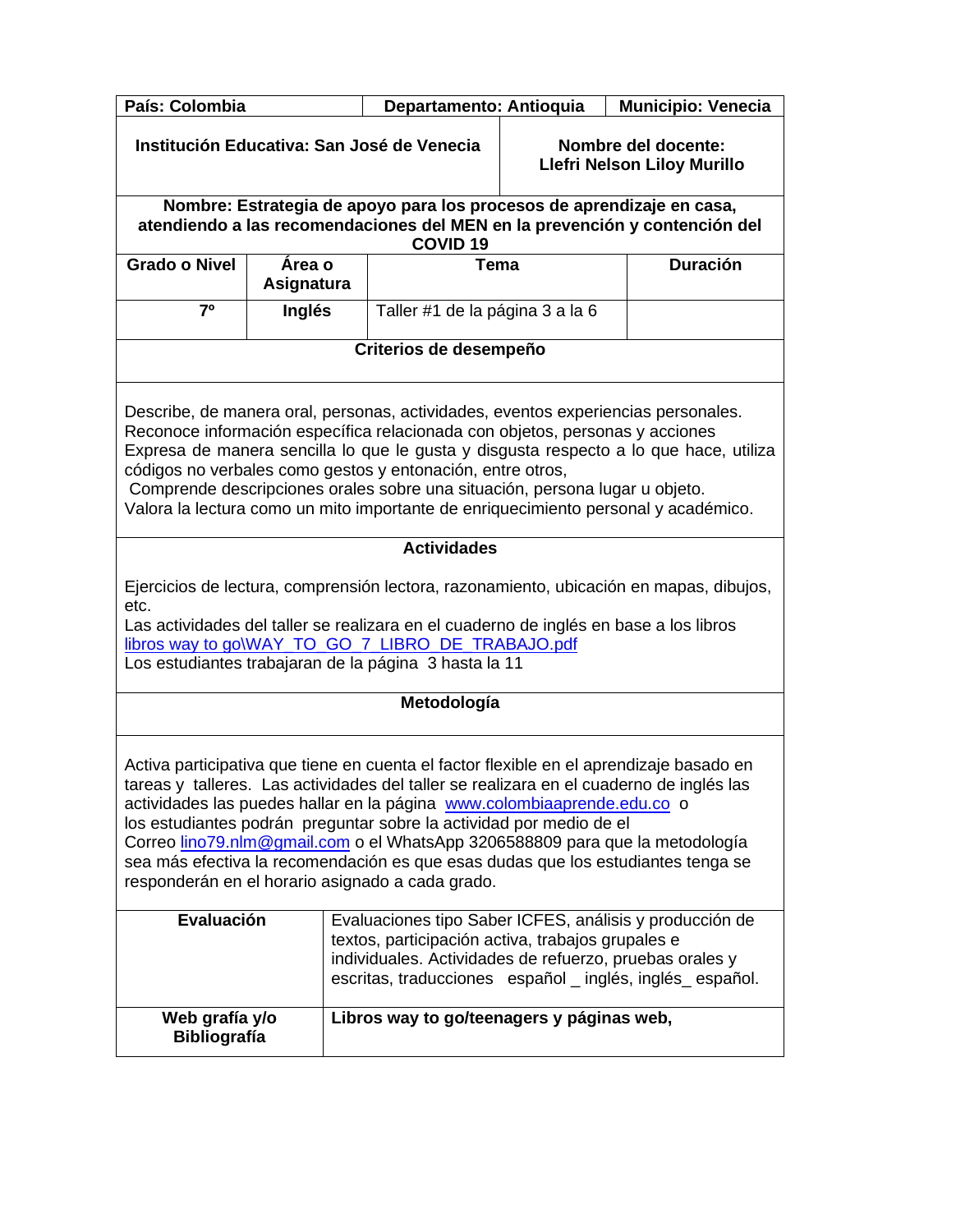# module 1 // Unit 1 Unit >>1 **Enjoy Your Free Time!**

## Lesson 1 » What Do You Do in Your Free Time?

**1.** Look at the photos. Complete the activities with the words from the box.

fishing horse-riding movies woodwork beach



**2.** Complete the survey about you. Write a cross in the correct column.

| <b>How often</b><br>do you | <b>Every</b><br>day | Once a<br>week | Twice a<br>week | Once a<br>month | Twice a<br>month | <b>Once a</b><br>year |  |
|----------------------------|---------------------|----------------|-----------------|-----------------|------------------|-----------------------|--|
| go fishing?                |                     |                |                 |                 |                  |                       |  |
| go to the<br>movies?       |                     |                |                 |                 |                  |                       |  |
| do chores?                 |                     |                |                 |                 |                  |                       |  |
| go to the<br>beach?        |                     |                |                 |                 |                  |                       |  |
| do exercise?               |                     |                |                 |                 |                  |                       |  |

- **3.** Complete the paragraphs with the correct form of the verbs.
	- 1. My sister <sup>1</sup> *loves* (love) reading novels. She <sup>2</sup> \_\_\_\_\_\_\_(read) a lot of books all the time. She can <sup>3</sup> \_\_\_\_\_\_\_\_ (read) one book in one week, or more! Next week she <sup>4</sup> \_\_\_\_\_\_\_\_ (go) join a book club in the neighbourhood.
	- 2. My family and I<sup>5</sup>\_\_\_\_\_\_\_\_(enjoy) watching movies. We <sup>6</sup>\_\_\_\_\_\_\_(go) to the cinema once a week. Tomorrow we <sup>7</sup>\_\_\_\_\_\_\_\_ (go) a new film club in the city called Lumiere. We  $^8$ (go) see Blue Velvet.
	- **3.** My mother <sup>9</sup>\_\_\_\_\_\_\_\_(like) painting. She <sup>10</sup>\_\_\_\_\_\_\_\_(want) to be an artist now. She can  $11$  (paint) really well, so she  $12$  (go) join an arts club next month.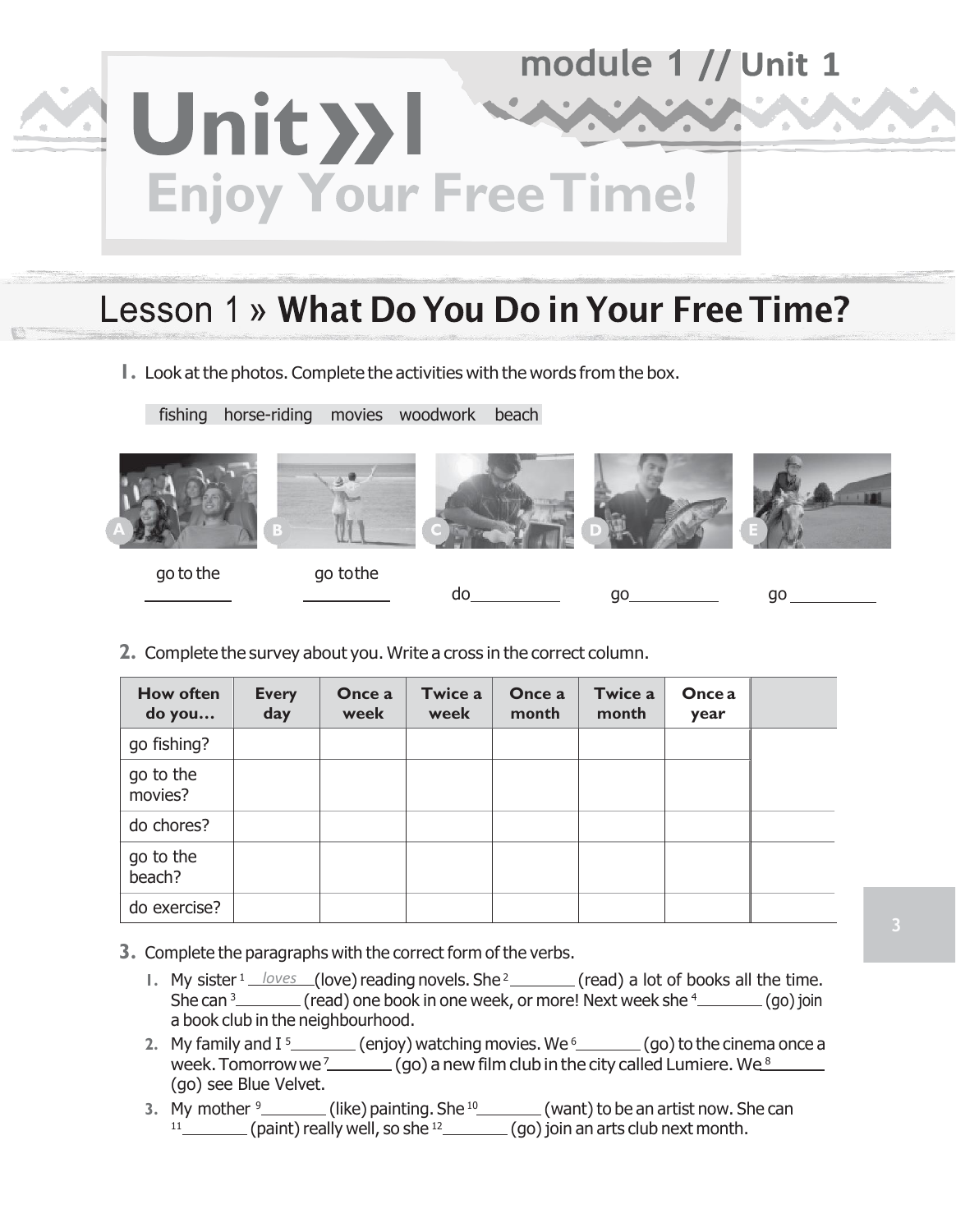#### Lesson 2 » What Are Your Hobbies?

**1.** Complete the table with the words from the box.

| fishing horse-riding                                                                                          | Indoor activities  | <b>Outdoor activities</b> |
|---------------------------------------------------------------------------------------------------------------|--------------------|---------------------------|
| playing basketball<br>playing video games reading<br>riding a bike swimming<br>using the computer watching TV | using the computer |                           |

**2.** Look at Bernardo's planner. Use the prompts to write questions and answers.

| <b>Monday</b> | <b>Tuesday</b>       | Wednesday          | <b>Thursday</b>     | <b>Friday</b>                     | <b>Saturday</b>            | <b>Sunday</b> |
|---------------|----------------------|--------------------|---------------------|-----------------------------------|----------------------------|---------------|
| Visit grandma | Football<br>practice | Going to<br>cinema | <b>Piano lesson</b> | <b>Board games</b><br>with family | <b>Fishing with</b><br>dad | Do chores     |

.

.

.

.

.

.

**1.** Bernardo/play basketball/thisweek? *Is Bernardo going to play basketball this week? No, he isn't*

<u> 1980 - Johann Barbara, martxa a</u>

- **2.** Bernardo/visit his grandma/this week?
- **3.** Bernardo and his dad/fishing/this week?
- **4.** Bernardo/do outdoor activities/this week?
- **5.** He and his friends/play board games/this week?
- **6.** Bernardo/guitar lessons/thisweek?

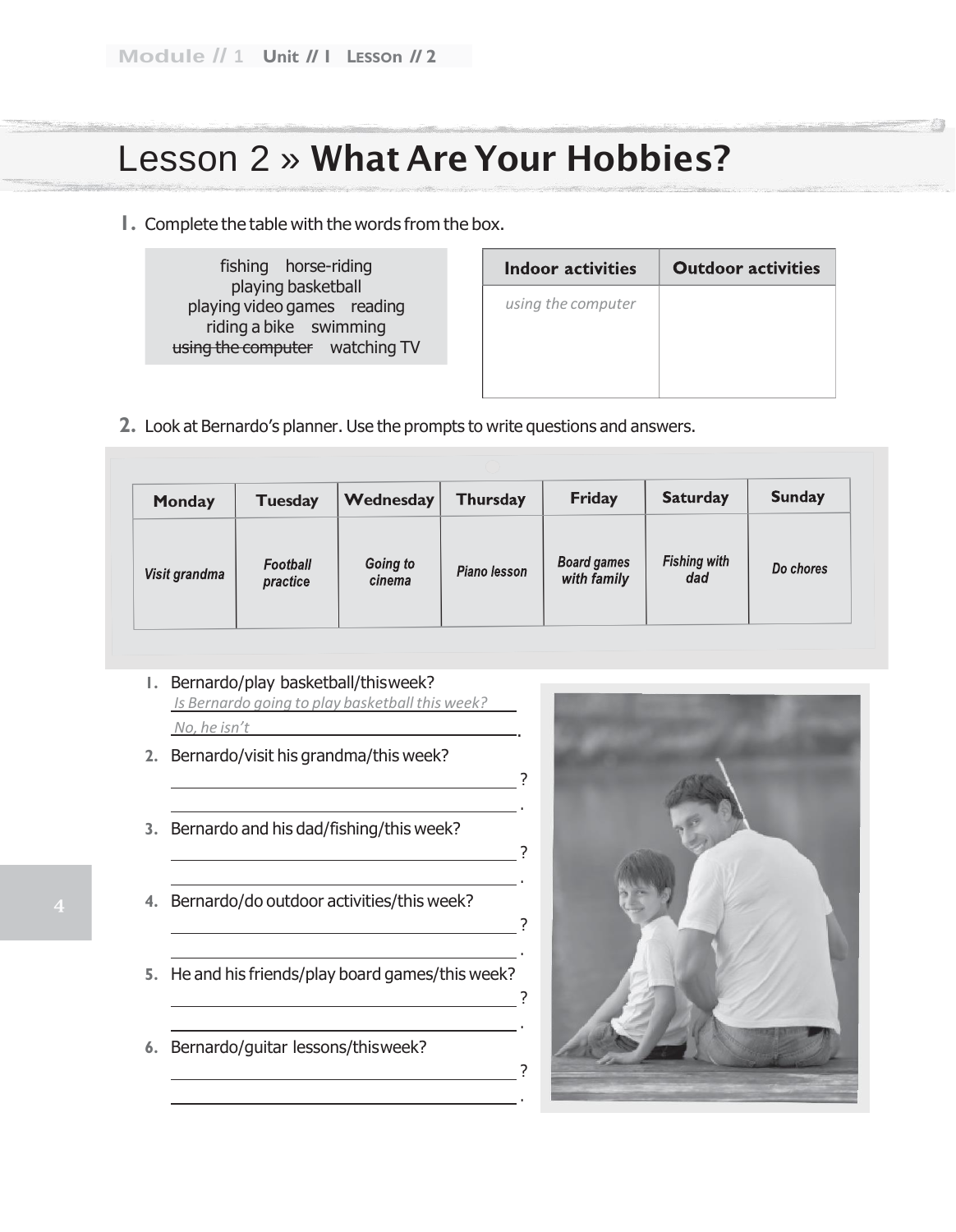# **module 1 // Unit 1**

## Lesson 3 » **Playing Traditional Games**

**1.** Read the descriptions of four traditional games. Match each name in the box to a description. There are two extra names you do not need.

hide-and-seek hopscotch jacks sack race spinning top tag

- *1.* In this game, one person runs after the other players to touch them. When this person touches another, he or she becomes the new person who runs after the others. *tag*
- **2.** People jump in some big bags from a starting point to a finish line. The first to arrive wins.
- **3.** Many people can play this game. One person covers his or her eyes and counts to a specific number. The rest of the people hide in different places. When the person finishes counting he or she starts looking for the rest of the players.
- **4.** First, one person needs to draw some squares on the floor with numbers 1 to 8. People take turns to throw a little stone in every square. Then, they hop, skipping the square with the pebble.



**2.** Think of a different game and complete the table.

| Name of game:             |  |
|---------------------------|--|
| <b>Number of players:</b> |  |
| What you need to play it: |  |
| How to play it:           |  |
| <b>Benefits:</b>          |  |

**3.** Write a description of the game. Use the information from the table.

The name of this game is **the name of the same is** 

people can play this game.

For this game, we need **example 20** For this game, we need

Toplay this game you .

The benefits are